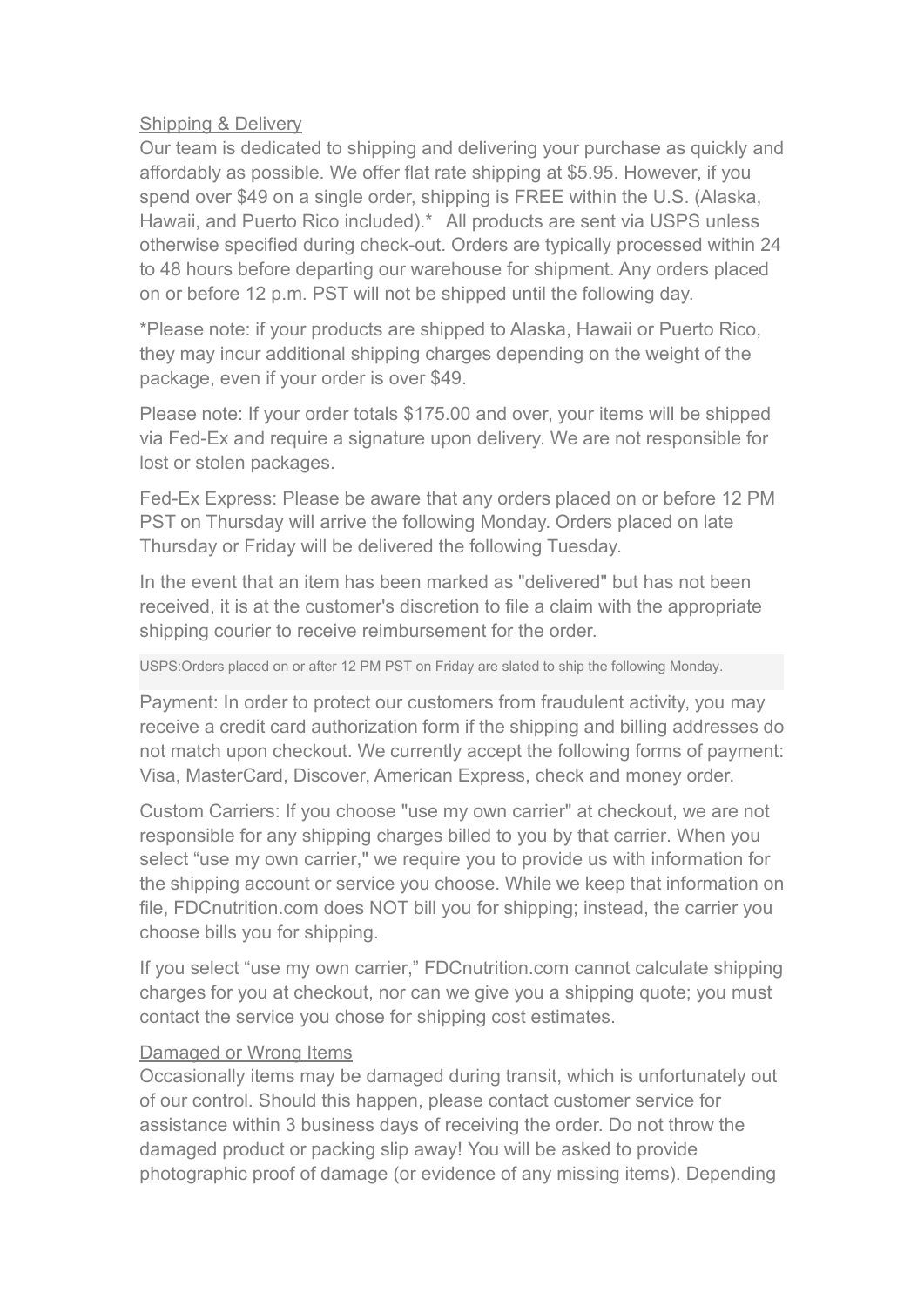on the circumstances, you may be asked to file a claim with the appropriate shipping courier to receive reimbursement for the damaged items. If you receive the wrong items by mistake, please leave the products unopened and contact customer service immediately. For a full refund or exchange of product, customer service must be notified within 7 business days of the package's initial arrival.

# Return Policy

Return unopened items within 30 days from the invoice date for a full refund of original purchase price. Please note that we are not liable to issue any refund for opened items. FDCnutrition.com is not responsible for return postage; any shipping charges or applied discount codes will NOT be refunded.

Return opened items within 30 days from the invoice date for partial refund equivalent to the price of the smallest unit available for that product.\* Example: If you purchase a 500-gram bag of Creatine Powder and wish to return it after opening, you will receive a refund equivalent to the price of the smallest unit we offer of that product. Shipping charges and applied discounts are NOT refundable.

\*Wholesale quantities are not eligible for this policy, and we are not liable to issue any refund for opened items. However, orders returned unaltered will receive a full refund (shipping excluded).

California Prop 65 What is California Prop 65?

Established within the state of California in 1986, Prop 65 requires the state to keep an updated list of both natural and synthetic chemicals that may cause cancer or reproductive harm. While the sale of these chemicals is not prohibited, California businesses (grocery stores, restaurants, hospitals, etc.) are legally obligated to include the appropriate warnings on their labels when working with consumers. Prop 65 is only required under California law.

Should these warnings concern me?

California's Prop 65 standards are often more strict than federal standards; this law was established to allow Californians to make informed and cautious health decisions. Prop 65 maintains a list of roughly 800 chemicals classified as carcinogens and reproductive toxins, many of which are found in commonly eaten foods (Vitamin A, in fact, is included on this list when taken in higher doses). A warning does not necessarily indicate that the product is unsafe, and retailers outside of California might not include these warning labels if they are not required to do so. The classification of a chemical under Prop 65 may well be the result of laboratory animal testings, a method which is not always reliable.

What should I do?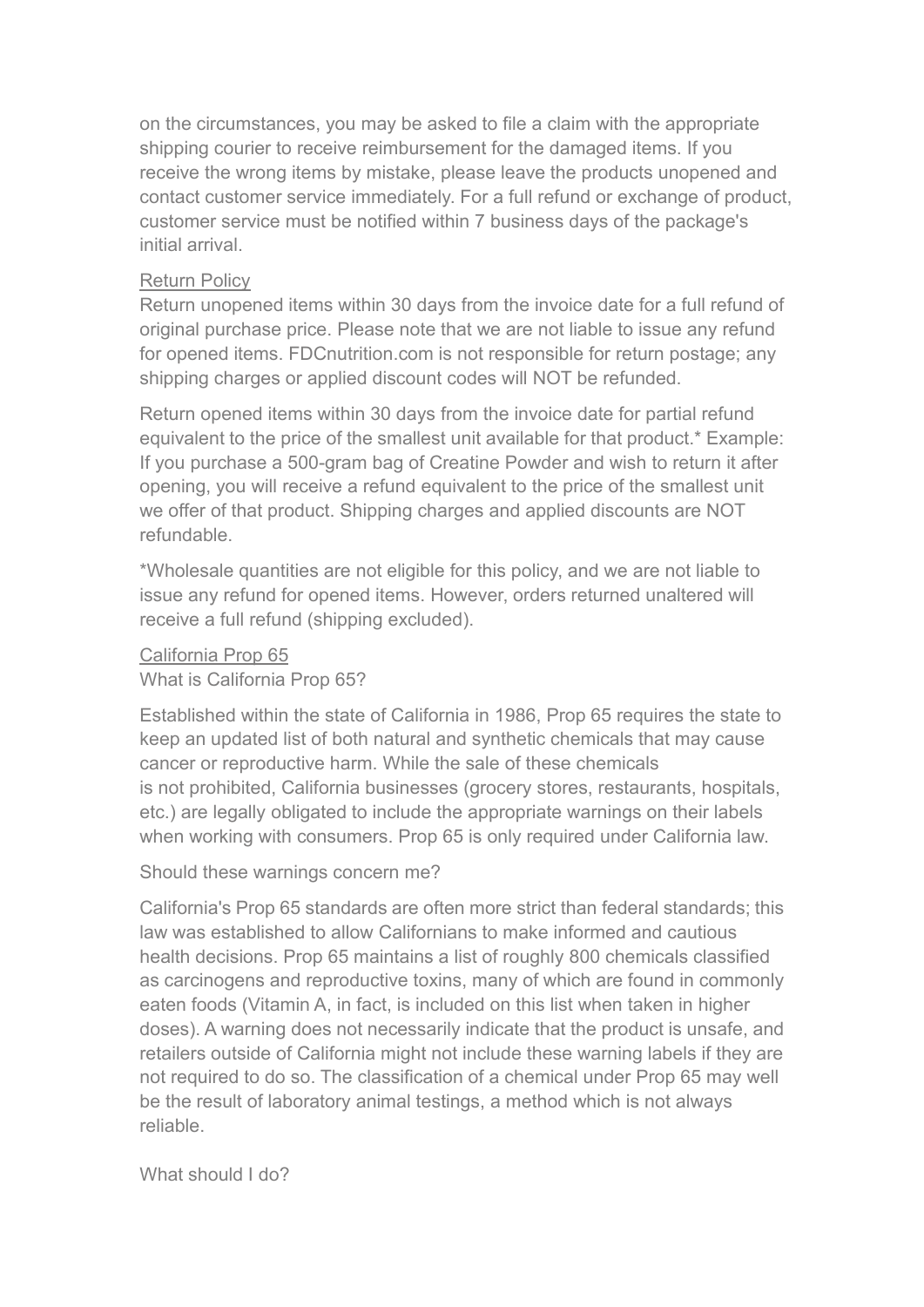In the event that you are concerned about the effects of a particular chemical, we recommend that you complete independent research and contact the manufacturer with any and all questions. Please keep in mind that even if a brand does not include a warning on their label, this is not a guarantee that the product is free of all chemicals.

### **Transparency**

FDCnutrition.com operates out of Henderson, Nevada and sources its supplements from all over the world. We make a pledge of transparency to sell pure supplements with no unnecessary additives. To ensure our customers receive the highest quality products, we require suppliers to pass a stringent qualification process. Suppliers must meet our standards in facilities, machines/equipment, production, and process control before products are cleared for distribution. In addition, we test all products at our in-house lab to ensure they pass our quality and purity standards.

We source our products from all over the world. If you have questions regarding the country of origin or other information for a certain product, you can request a certificate of analysis at any time by contacting us at salesfdcnutri@gmail.com.

## Privacy & Security

This Privacy Policy governs the manner in which FDCnutrition.com collects, uses, maintains and discloses information collected from users (each, a "User") of the www.FDCnutrition.com website ("Site"). This privacy policy applies to the Site and all products and services offered by FDCnutrition.com.

### Personal identification information

We may collect personal identification information from Users in a variety of ways, including, but not limited to, when Users visit our site, register on the site, place an order, subscribe to the newsletter, respond to a survey, fill out a form, and in connection with other activities, services, features or resources we make available on our Site. Users may be asked for, as appropriate, name, email address, mailing address, phone number, credit card information. Users may, however, visit our Site anonymously. We will collect personal identification information from Users only if they voluntarily submit such information to us. Users can always refuse to supply personally identification information, except that it may prevent them from engaging in certain Site related activities.

### Non-personal identification information

We may collect non-personal identification information about Users whenever they interact with our Site. Non-personal identification information may include the browser name, the type of computer and technical information about Users means of connection to our Site, such as the operating system and the Internet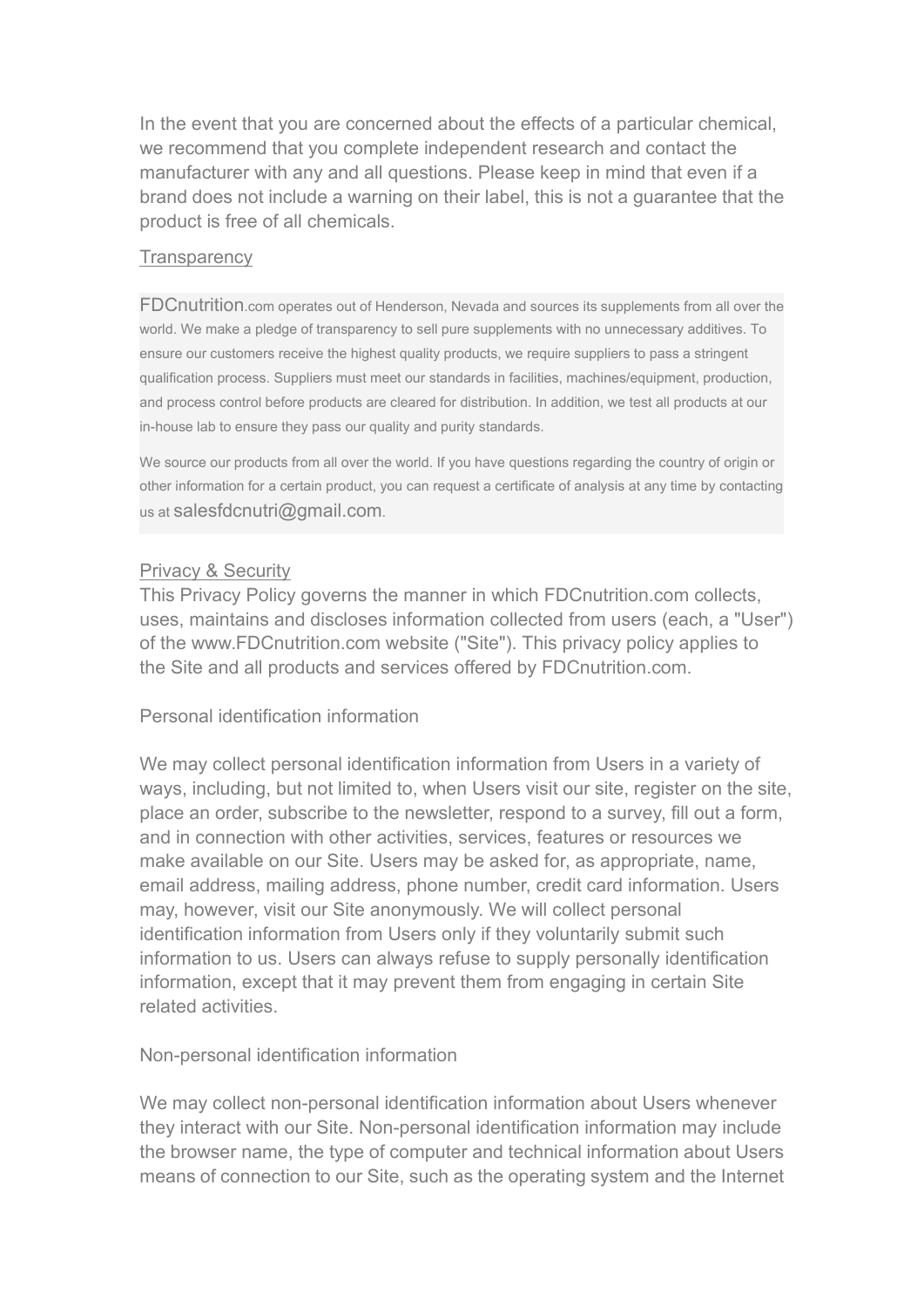service providers utilized and other similar information.

Web browser cookies

Our Site may use "cookies" to enhance User experience. User's web browser places cookies on their hard drive for record-keeping purposes and sometimes to track information about them. User may choose to set their web browser to refuse cookies, or to alert you when cookies are being sent. If they do so, note that some parts of the Site may not function properly.

How we use collected information

FDCnutrition.com may collect and use Users personal information for the following purposes:

- To improve customer service

Information you provide helps us respond to your customer service requests and support needs more efficiently.

- To personalize user experience

We may use information in the aggregate to understand how our Users as a group use the services and resources provided on our Site.

- To improve our Site

We may use feedback you provide to improve our products and services.

- To process payments

We may use the information Users provide about themselves when placing an order only to provide service to that order. We do not share this information with outside parties except to the extent necessary to provide the service.

- To share your information with third parties

We may share or sell information with third parties for marketing or other purposes.

- To run a promotion, contest, survey or other Site feature

To send Users information they agreed to receive about topics we think will be of interest to them.

- To send periodic emails

We may use the email address to send User information and updates pertaining to their order. It may also be used to respond to their inquiries, questions, and/or other requests. If User decides to opt-in to our mailing list, they will receive emails that may include company news, updates, related product or service information, etc. If at any time the User would like to unsubscribe from receiving future emails,we include detailed unsubscribe instructions at the bottom of each email or User may contact us via our Site.

How we protect your information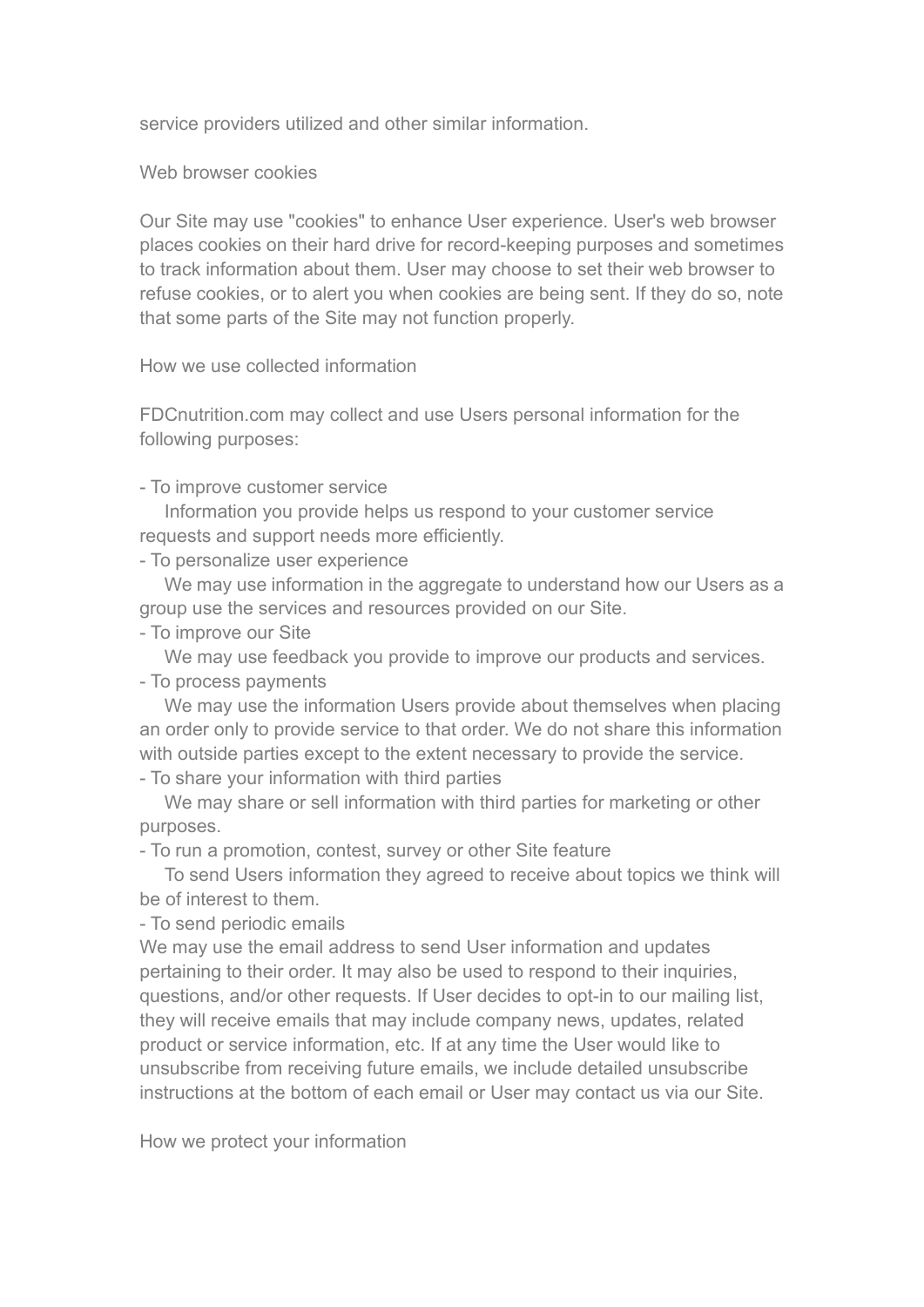We adopt appropriate data collection, storage and processing practices and security measures to protect against unauthorized access, alteration, disclosure or destruction of your personal information, username, password, transaction information and data stored on our Site.

Sensitive and private data exchange between the Site and its Users happens over a SSL secured communication channel and is encrypted and protected with digital signatures. Our Site is also in compliance with PCI vulnerability standards in order to create as secure of an environment as possible for Users.

## Sharing your personal information

We may use third party service providers to help us operate our business and the Site or administer activities on our behalf, such as sending out newsletters or surveys. We may share your information with these third parties for those limited purposes provided that you have given us your permission.

# Third party websites

Users may find advertising or other content on our Site that link to the sites and services of our partners, suppliers, advertisers, sponsors, licensors and other third parties. We do not control the content or links that appear on these sites and are not responsible for the practices employed by websites linked to or from our Site. In addition, these sites or services, including their content and links, may be constantly changing. These sites and services may have their own privacy policies and customer service policies. Browsing and interaction on any other website, including websites which have a link to our Site, is subject to that website's own terms and policies.

# Advertising

Ads appearing on our site may be delivered to Users by advertising partners, who may set cookies. These cookies allow the ad server to recognize your computer each time they send you an online advertisement to compile non personal identification information about you or others who use your computer. This information allows ad networks to, among other things, deliver targeted advertisements that they believe will be of most interest to you. This privacy policy does not cover the use of cookies by any advertisers.

# Google Adsense

Some of the ads may be served by Google. Google's use of the DART cookie enables it to serve ads to Users based on their visit to our Site and other sites on the Internet. DART uses "non personally identifiable information" and does